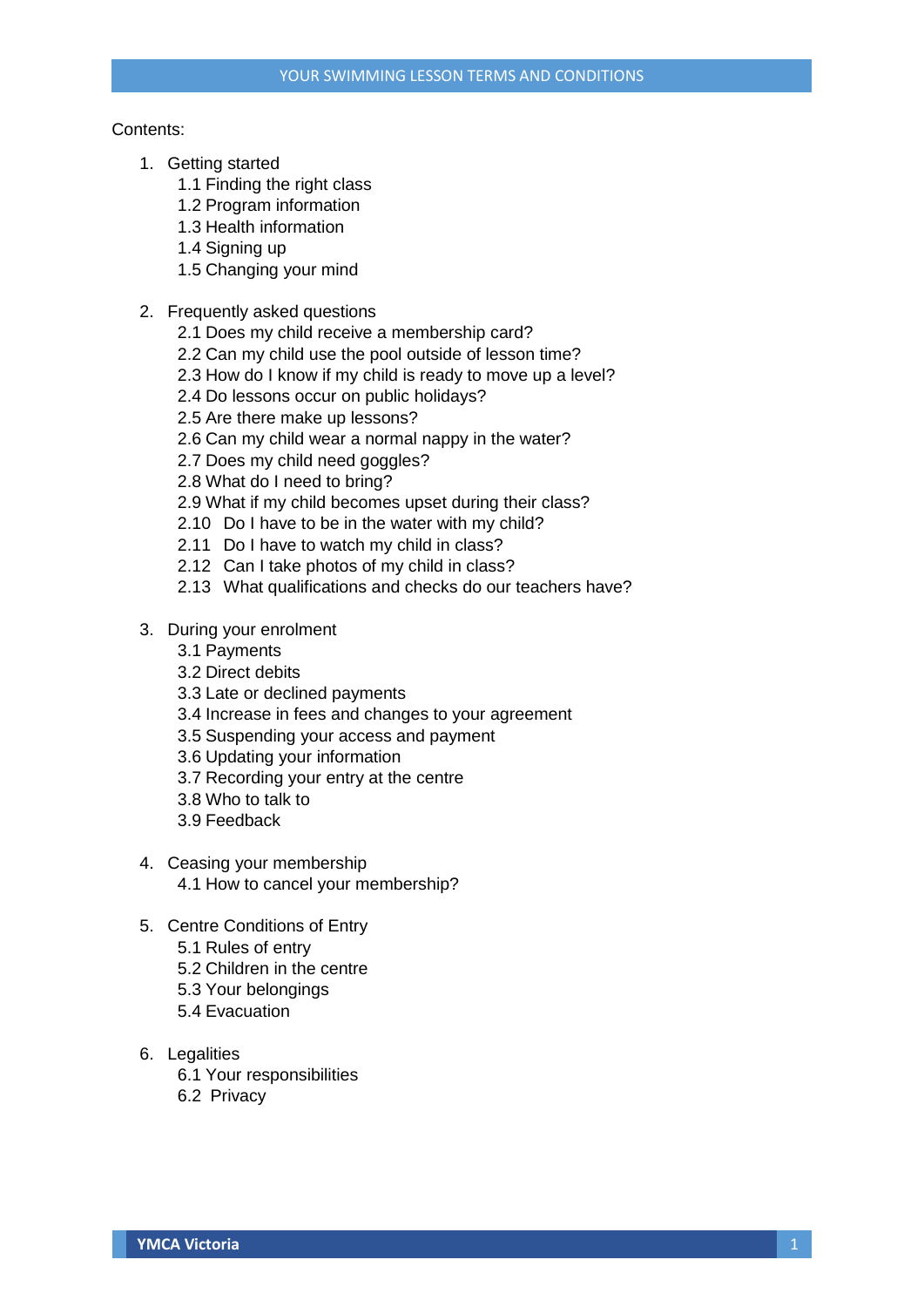# **1. Getting Started**

# 1.1 Finding the right class

Enrolment in Infant levels is based on age. Enrolment in Preschool and School levels is based on assessment of ability. Progression is determined by skill development. Below are the maximum ratios to which we run our classes. This might differ depending on which Active Moreland Aquatic and Leisure Facility you use; because each site is different.

|                  | Level              | Age        | <b>Parent In</b><br>water | <b>Class ratio</b> |
|------------------|--------------------|------------|---------------------------|--------------------|
| <b>Infant</b>    | <b>Starfish</b>    | 6-12months | Yes                       | 1:8                |
|                  | Periwinkle         | 1-2 years  | Yes                       | 1:8                |
|                  | Minnow             | 2-3 years  | Yes                       | 1:8                |
| <b>Preschool</b> | Tadpole            | 3-5 years  | <b>No</b>                 | 1:4                |
|                  | Goldfish           | 3-5 years  | <b>No</b>                 | 1:5                |
|                  | <b>Flying Fish</b> | 3-5 years  | <b>No</b>                 | 1:5                |
| <b>School</b>    | Octopus            | 5+ years   | <b>No</b>                 | 1:5                |
|                  | Sardine            | 5+ years   | <b>No</b>                 | 1:6                |
|                  | Salmon             | 5+ years   | <b>No</b>                 | 1:6                |
|                  | Tuna               | 5+ years   | <b>No</b>                 | 1:6                |
|                  | Dolphin            | $5+$ years | <b>No</b>                 | 1:7                |
|                  | <b>Shark</b>       | $5+$ years | <b>No</b>                 | 1:8                |

Once you have determined which class is suitable for your child, please contact customer service to see the day and time classes are available, send through an enquiry or talk to our friendly customer service staff.

## 1.2 Program information

Our 2022 Program dates are Monday 17<sup>th</sup> January to Sunday 18<sup>th</sup> December 2022.

## **Direct Debit Option (all sites)**

We run a 44-week program (lessons do not run on public holidays) and students have unlimited pool access outside of lesson time to practice their skills.

The class price is \$19.45; this is payable by 26 fortnightly debits of \$32.90

Lessons are available for all abilities and ages, 6 months to adults. Instructors hold specialised qualifications when teaching Infant and Preschool aged children, as well as an Access qualification for those who have additional needs.

Depending on the class your child is in, you may be required to enter the water and participate with your child. Parents should always remain poolside watching their children whilst in lessons and follow our Watch Around Water Policy at all times.

# 1.3 Health information to know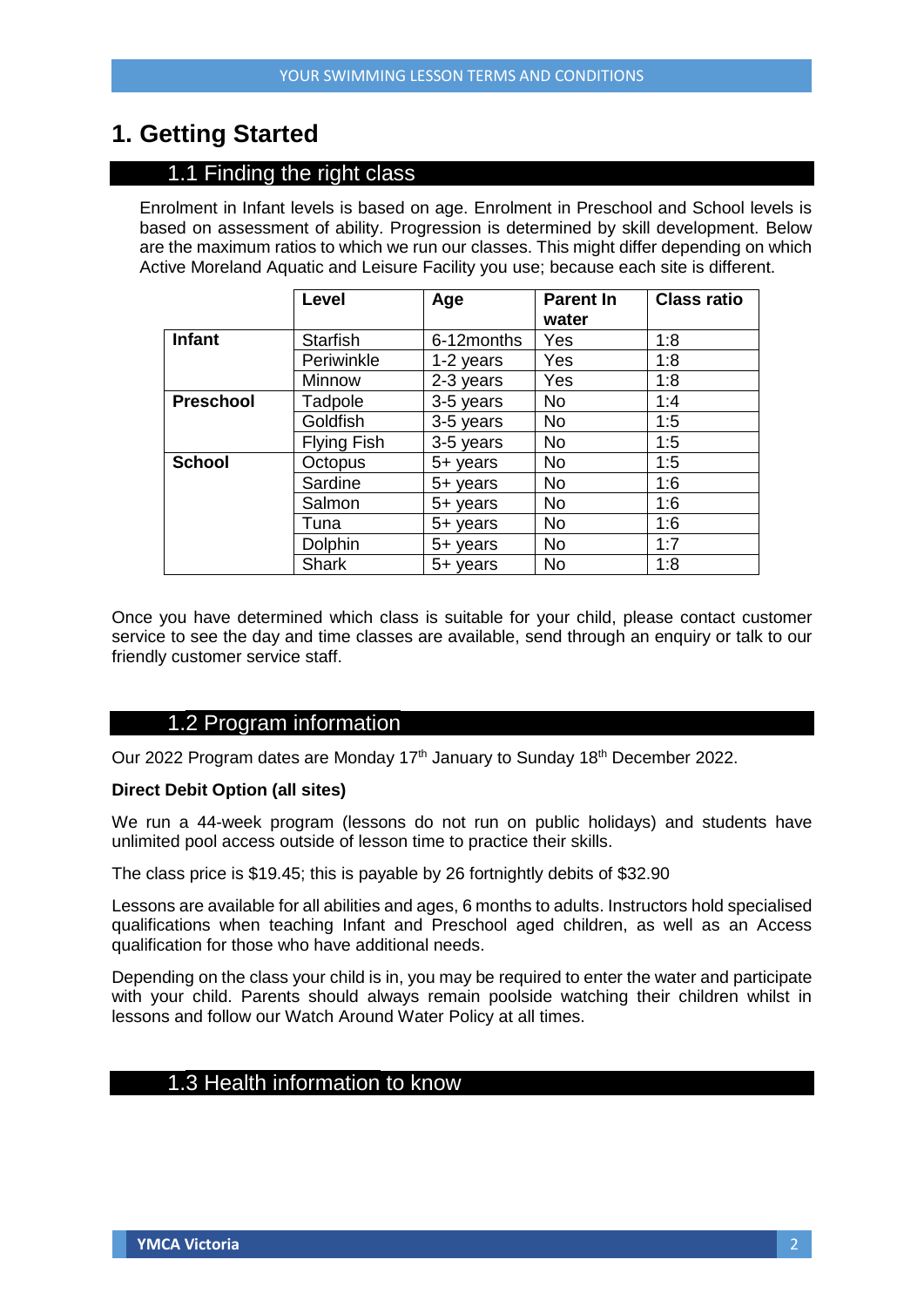In the cooler weather, ensure you have warm clothing for your child to wear after the lesson; hats and dressing gowns are a great way to keep children warm.

If you or your child are unwell, stay home and get well. See the provision for make-up lessons (2.4) for further information on lessons missed due to medical reasons.

Help us keep our facility clean and healthy by not attending if you or your child:

- have an infection, contagious illness or physical ailment, such as an open cut or sore
- have had diarrhoea or "gastro" symptoms
- a rash that is contagious or undiagnosed
- there is any other risk, however small, to other members and quests

Infants are required to wear aqua nappies that are tight fitting around the thighs. Standard nappies are not permitted in the pool. Aqua nappies are available for purchase at customer service.

## 1.4 Signing up

You have an agreement with us when you have completed and signed the agreement (Direct Debit Request [DDR] Service Agreement), and we have accepted it. If these terms and conditions or your agreement differ from anything you are told at the centre or over the phone, these terms and your agreement will apply, unless written confirmation is received from a YMCA Victoria employee. The full terms and conditions can be viewed on this website.

## **Paying**

On enrolling you will be asked to pay for the fees due from the start date of your enrolment until the first debit date. Payment is made in advance for the fortnight ahead.

## 1.5 Changing your mind

## **Using your 7-day cooling off period**

You can cancel your agreement during your 7-day cooling off period. You have seven days from the date you sign your initial agreement. To cancel your membership, please see 4.1.

We will then cancel your agreement and refund all payments less any program fees for classes taken.

# **2. Frequently asked questions**

## 2.1 Does my child receive a membership card?

Each student is issued with a membership card which must be scanned by customer service at every lesson to gain entry to the pool. This records their attendance in the class and provides out of lesson access.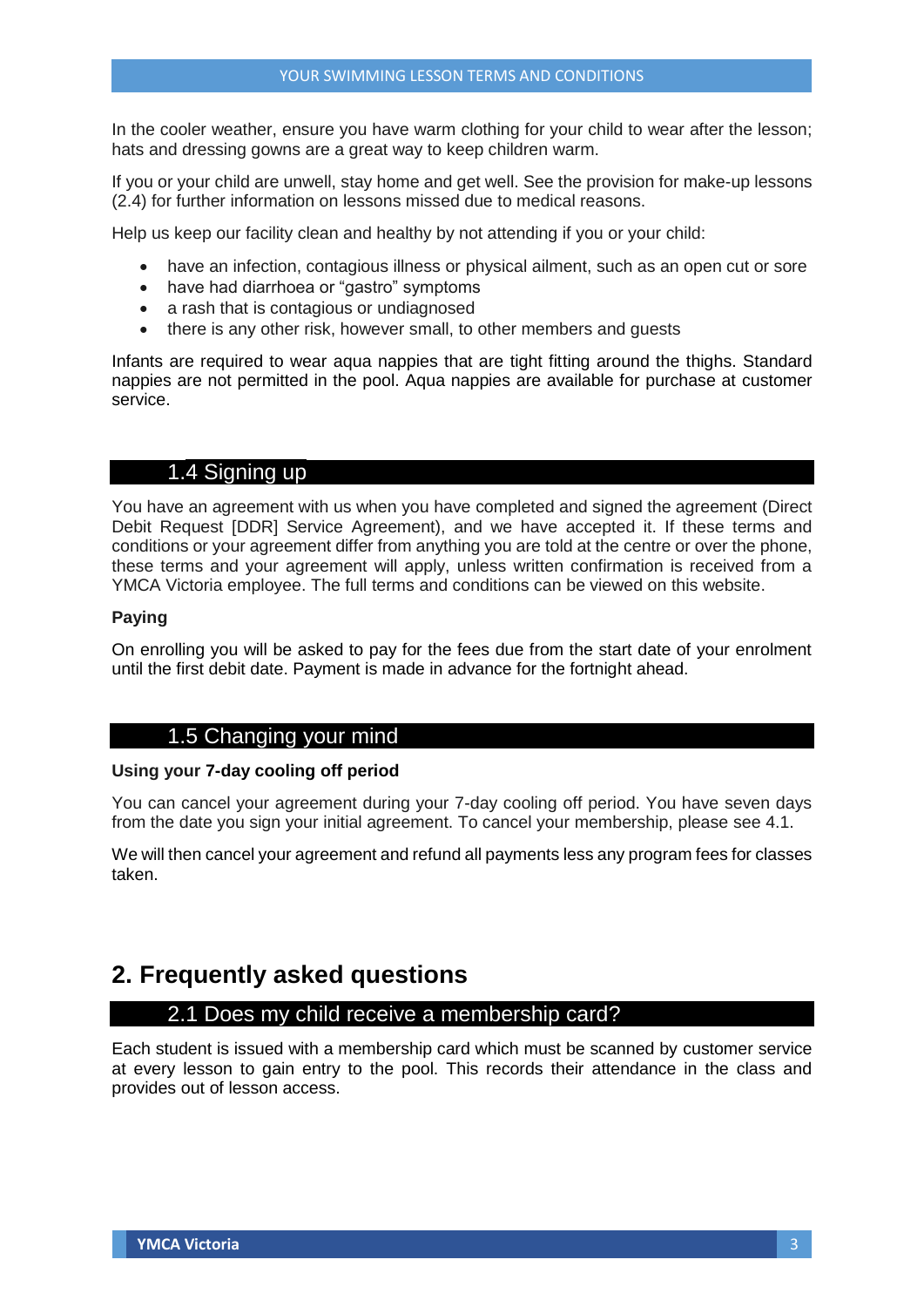## 2.2 Can my child use the pools outside of swimming lessons?

Absolutely. All children become a member and have unlimited access to the pool to practice their newly learnt skills or just have fun in the pool with family and friends. In line with our watch around the water policy [2.11], any spectating parent or guardian that accompanies a student under the age of 10 years' old can do so at no charge. Once the child is over the age of 10 any patron attending with them will require to pay for their entry into centre. We also offer free access to all our facilities over summer including the seasonal outdoor pools (this does not include the slides at Oak Park).

## 2.3 How will I know that my child is ready to move up?

All students in our program are continually assessed by the teacher for improvement and readiness for upgrading to the next level. Each week a different level will go through a formal assessment with the teacher in charge and once they feel that a swimmer is ready, they will progress them to the next level. The supervisor's decision is final and he/she will discuss the outcome with the swimmer/parent either face to face or via an online progress report.

## 2.4 Do lessons occur on public holidays?

There are no lessons held on public holidays. If you miss a lesson due to a public holiday, you can arrange a make-up lesson as per our make-up lesson terms and conditions in 2.5.

## 2.5 Are there make up lessons for missed lessons?

The Active Moreland Aquatic and Leisure facilities offer 8 make-up lessons per calendar year for members on Direct Debit. To redeem your make-up lessons you will need to call in an hour before the lessons to cancel the child's attendance for that day. If you miss 2 or more consecutive classes and can provide a medical certificate, we will credit your account for the value of the missed lessons.

## 2.6 Can my child wear a normal nappy in the water?

Infants are required to wear aqua nappies that are tight fitting around the thighs if they still need to wear a nappy. Standard nappies are not permitted in the pool. Aqua nappies are available for purchase at customer service. Please change your child's aqua nappy away from the pool, and dispose of it in the appropriate bin.

## 2.7 Does my child need goggles?

We recommend your child wears goggles, especially during class. Goggles may appear insignificant, but they can make a large difference to a child's learning journey as they progress through swimming lessons. Most children who do not wear goggles close their eyes as they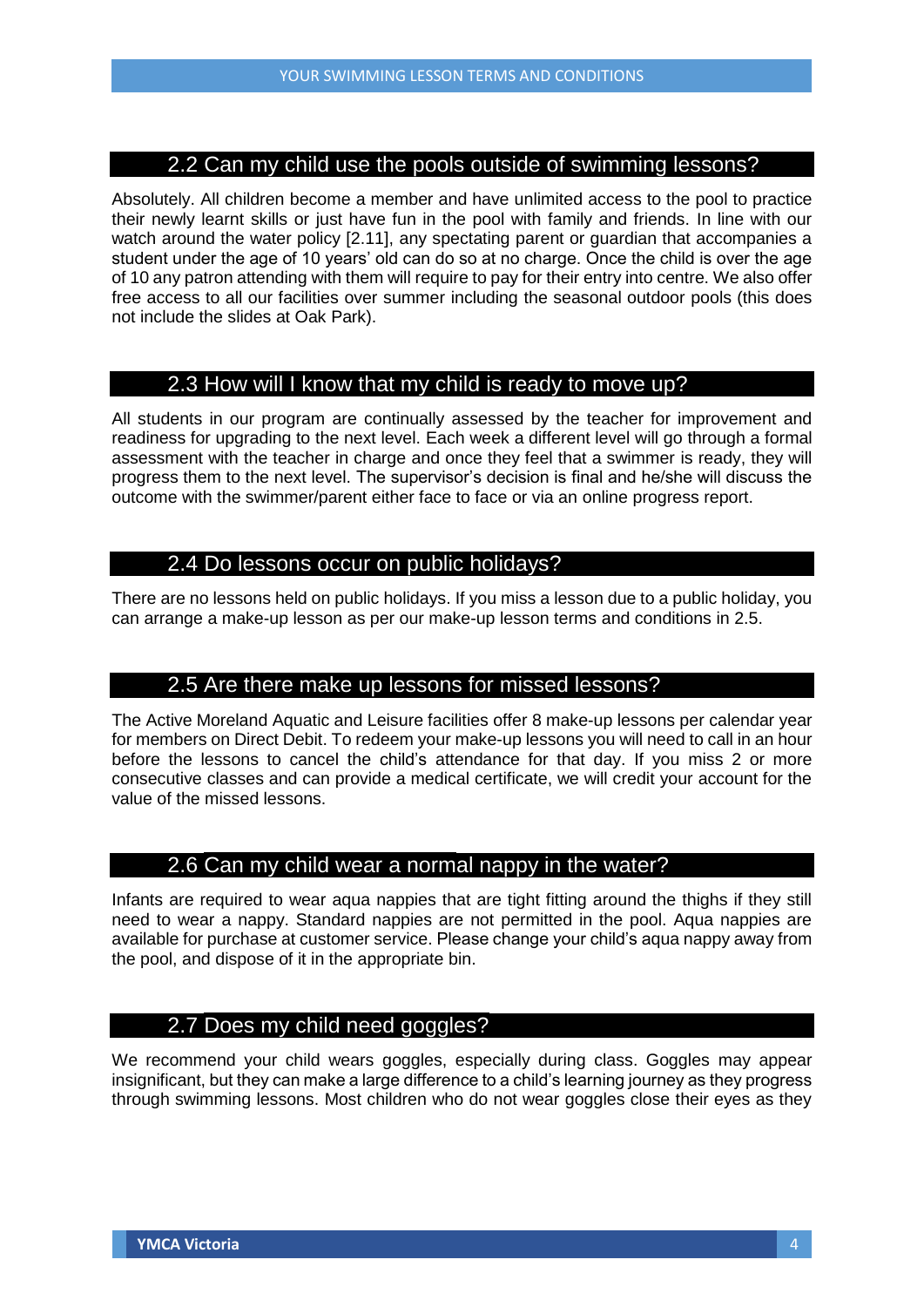swim. This can lead to them becoming disorientated or preoccupied which makes them unable to focus on their stroke technique. We offer a great range of affordable youth goggles; ask customer service for assistance. Health guidelines recommend goggles are not shared and therefore are not provided on a loan basis.

Goggles are not a compulsory part of our program, however we highly recommend children gaining experience both with and without goggles.

## 2.8 What do we need to bring?

Your membership card, bathers, towel, goggles and also dry clothes to change into after their session.

## 2.9 What if my child becomes upset during their class?

Please be aware that it is common for children at this age to have difficulty adjusting to swimming lessons, and our teachers are equipped to support them. Most children will settle within a few weeks; however, we do encourage parents to bring bathers along during this time, in case your child requires additional support.

## 2.10 Do I have to be in the water with my child?

If your child is under three and/or enrolled into one of our infant classes (Starfish, Periwinkle, Minnow) then a parent or guardian must be in the water for the lesson.

## 2.11 Do I have to watch my child in class?

In swimming lessons, students enrolled in babies and toddler's classes require their parents to be in the water with them. In all other swimming lesson classes, parents are still expected to abide by Watch Around Water policy, with constant supervision of their children under 10. For parents or guardians of children over the age of 10, staff should be able to raise your attention with a hand signal, so you need to remain in their line of sight. We encourage parents, guardians, grandparents and friends to attend the lesson.

Active Moreland Aquatic and Leisure Facilities are accredited Watch Around Water facilities.

The Watch Around Water guidelines have been developed by Aquatics & Recreation Victoria and Life Saving Victoria to educate the public about adequate supervision and to encourage parent/guardians to take on this responsibility when visiting a public aquatic facility.

Handover at the end of Class: Our teachers must see a visual handover to the parent/guardian of the child at the end of class so please ensure you are present for this to ensure the safety of your child and the continuous smooth running of our program.

## **Mandatory Policies**

#### **Children under 10 years old:**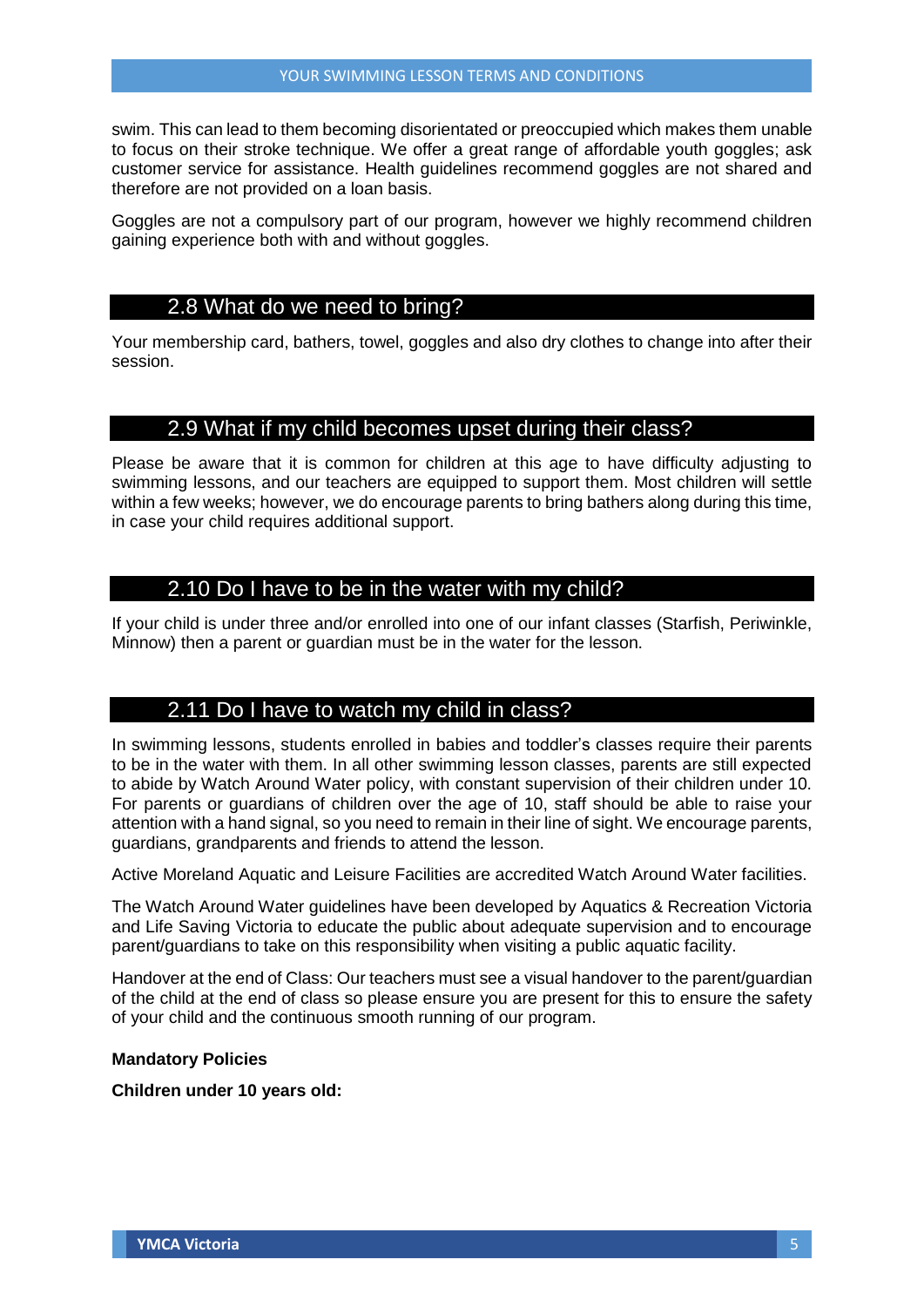- must be accompanied into the Centre by a responsible parent or guardian
- must be constantly and actively supervised
- Must wear a Yellow wrist band in accordance with the watch around the water policy

The parent or guardian must be positioned to have a clear view of the child with no physical or structural barriers between them and the child / children.

## **Children under 5 years old:**

- must be accompanied into the Centre by a responsible parent or guardian
- must be constantly and **actively supervised during recreational play within arm's reach**
- Must wear a pink wristband in accordance with the Watch Around Water policy

## **Children over 10 years old:**

 parents must use their knowledge of the child's swimming ability and general development to determine the level of accompaniment required.

## <sup>U</sup>*20 Seconds is all it takes to drown – Play It Safe By The Water*

For security reasons, children can only wait in the centre if accompanied by an adult. This is in line with our Safeguarding Children and Young People (SCYP) policy and procedure found [here.](http://victoria.ymca.org.au/privacy-policy/safeguarding-children.html)

## 2.12 Can I take photos of my child in their swimming lesson?

The YMCA welcomes the capturing of your magic moments on camera or video, however privacy of others must be respected. The use of cameras and video cameras at this venue is conditional upon the following:

- you must have all relevant individuals consent to use images
- it is illegal to broadcast or publish images without consent
- under no circumstances are cameras, video cameras or mobile phones to be used in change room areas.

## 2.13 What qualifications and checks do our teachers have?

Our teachers hold nationally accredited AUSTSWIM/LSV Teacher of Swimming and Water Safety qualifications. In addition to this, all teachers of infant and preschool lessons hold additional specialised qualifications.

All YMCA employees hold nationally accredited current CPR and First aid qualifications, a Working with Children Check, and are employed on the basis of a successful Police Check.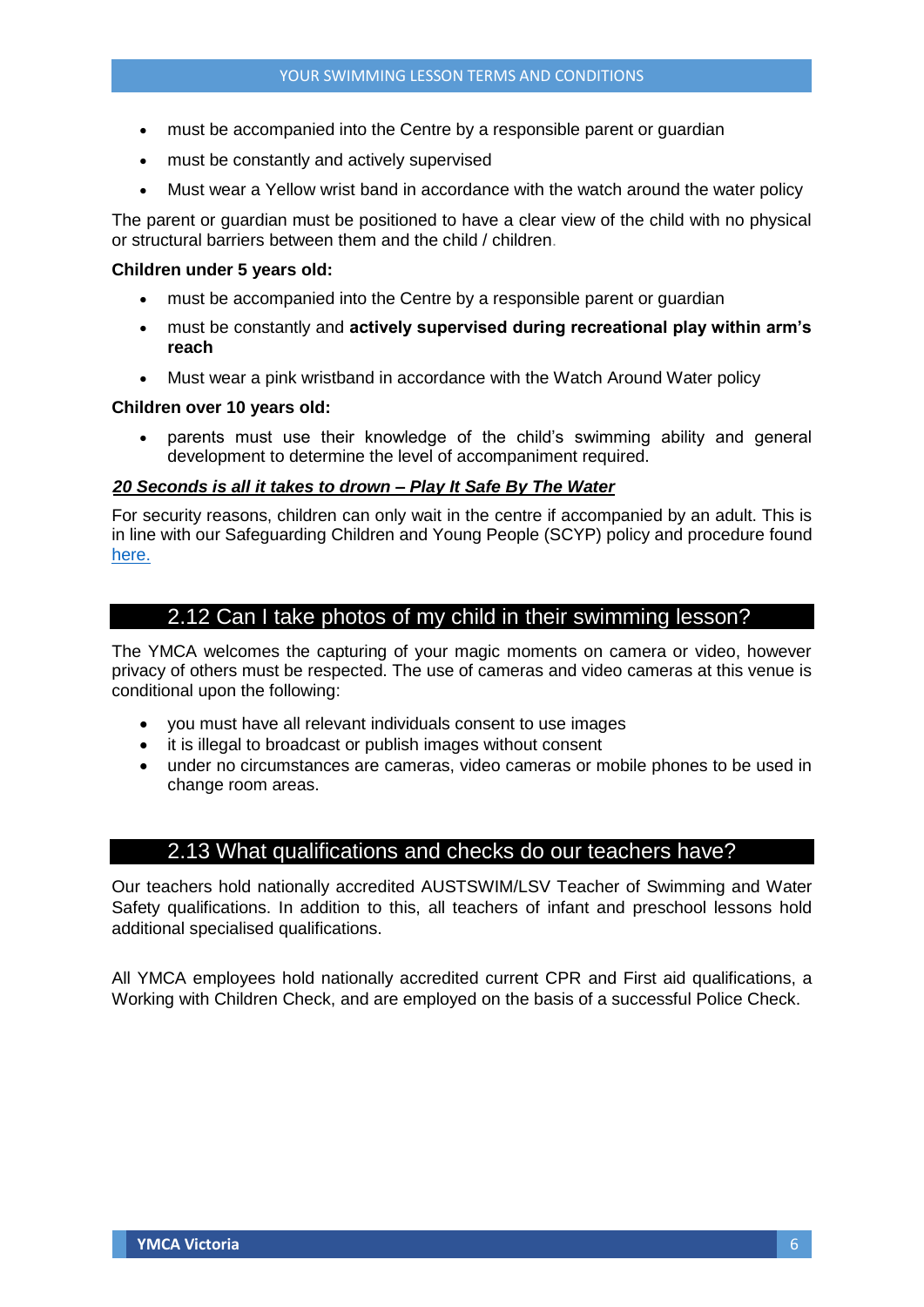# **3. During your enrolment**

## 3.1 Payments

#### **Paying via direct debit**

Direct debit payment is the easiest option and allows for an automatic direct debit from a nominated bank account or credit card on a fortnightly basis. Payment provides access to your program and entitlements as per the terms and conditions for the next fortnight following the debit date.

We have a Payment Card Industry Data Security Standard (PCI DSS) compliant payment account record platform. This ensures your credit card details are secure and not accessible through our data.

## 3.2 Direct debits

We will debit your membership fees from your nominated account as set out in your Direct Debit Request Service Agreement.

Please note that:

- debit dates are pre-set for all programs
- if a debit date falls on a public holiday, we will debit your account on the next business day
- credit card debits are live transactions (i.e. they will be honoured or declined immediately our file hits your bank), so it is recommended that the funds are available the night prior to the debit. Bank account debits may take up to five days to be cleared from your account.

For further information please see our Payment Card (credit and debit) Data Security Policy and Privacy Policy [here.](http://victoria.ymca.org.au/privacy-policy.html)

#### **Meeting your responsibilities**

You must make sure:

- your account can accept direct debits (your financial institution can confirm this)
- there is sufficient money in your account on the payment (debit) day (6:00am onwards)
- you tell us if you are transferring or closing your account, at least 3 business days before your next direct debit
- you tell us about any changes to your credit card, such as its expiry date or number, at least three business days before your next direct debit.

Please tell us if you want to change or stop your direct debits. Advising your bank does not change or cease your contract with us if the correct process to inform us has not also been followed.

## **Querying a payment**

If you query a payment, we will respond within two business days. If you are not satisfied with our response, we encourage you to place your enquiry in writing to your Centre Manager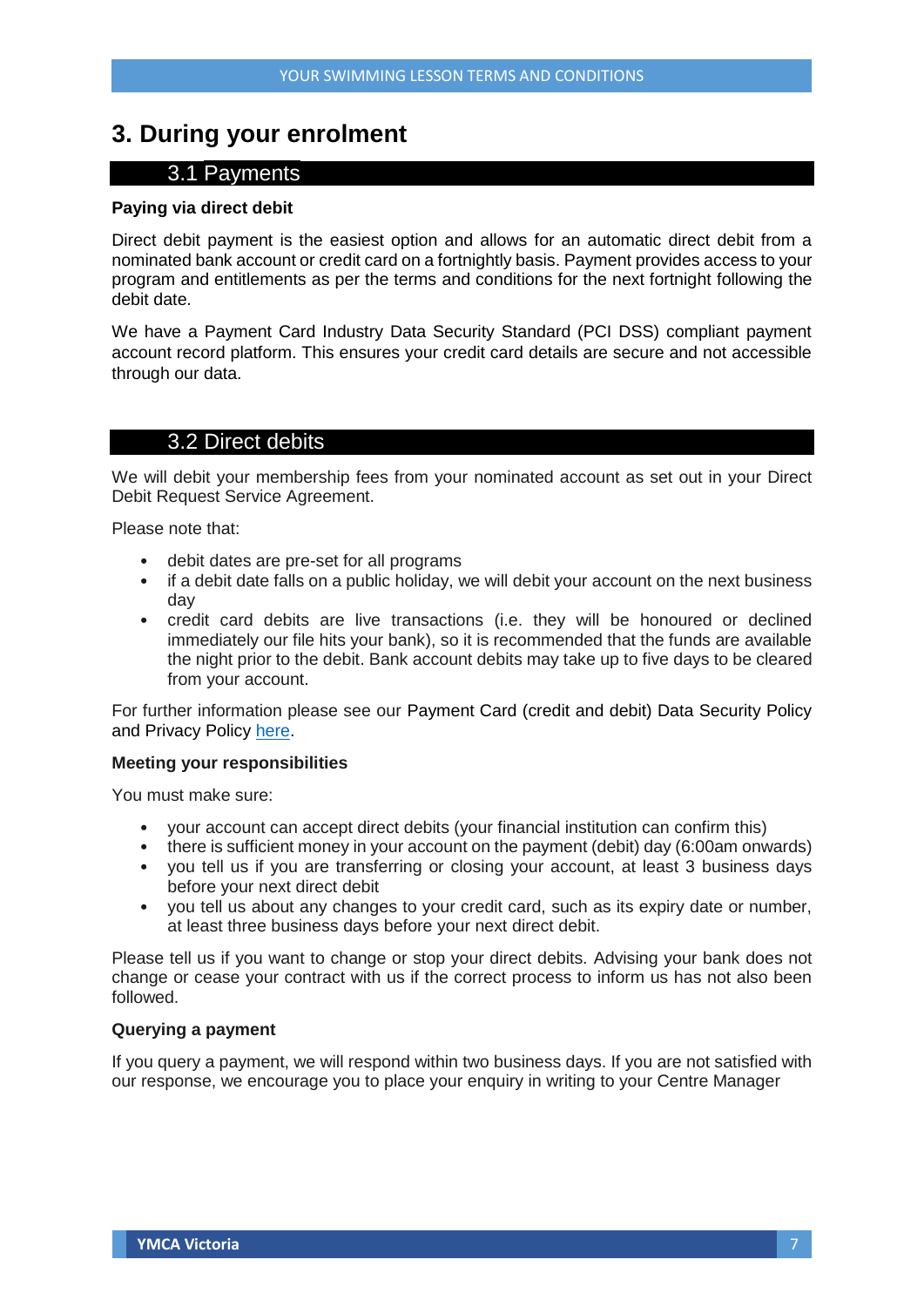## 3.3 Late or Declined Payments

## **Centre access**

If you do not fully pay your fees on the due date, your automatic centre access will be suspended until your payments are up to date.

We will also charge you a failed payment fee of \$10.00 if your payment isn't honoured by the bank and this is due to your error. This will be debited from your account with the next scheduled payment and you authorise us to do this as per your Direct Debit Request Service Agreement.

#### **Failed payment fee**

This is incurred due to the additional administrative tasks required when a payment fails. This may include an SMS, email, postal letter and phone calls to correct invalid account details, process a manual payment and ensure the control of outstanding fees to ensure you or your child's participation is not interrupted.

#### **Paying your outstanding debts**

We will continue to debit your nominated account without notice, until we have received the total amount owed. We will make a reasonable effort to let you know prior to the next debit.

## 3.4 Increase in fees and changes to your agreement

Your YMCA centre may at any time upon sending an email or written correspondence to your last known contact address and giving 30 days' notice increase the agreed amount or make changes to terms and conditions. If you have any queries in relation to any proposed changes, please contact your YMCA centre.

#### **Authorising us to increase debits**

Where we have made a reasonable effort to let you know about a fee increase, you authorise us to increase any debits from your nominated account.

#### **Staying up to date with our terms and conditions**

At times we are required to add, change or remove our terms and conditions. This includes changing a centre's opening and closing hours, its services and facilities. We may also close centres for refurbishment to improve their facilities. When services continue to operate we do not reduce your membership fees.

The most up-to-date terms and conditions always apply and you can find copies at your local centre, in the most recent handbook, or at [https://www.activemoreland.com.au/swim/learn-to](https://www.activemoreland.com.au/swim/learn-to-swim/childrens-swimming-lessons/)[swim/childrens-swimming-lessons/](https://www.activemoreland.com.au/swim/learn-to-swim/childrens-swimming-lessons/)

#### **Being notified about changes**

We will give you at least 30 days' notice of any changes by either:

- publishing them in our newsletter or on our website
- placing a notice in the centre
- phoning you or writing to the address (post or email) you last provided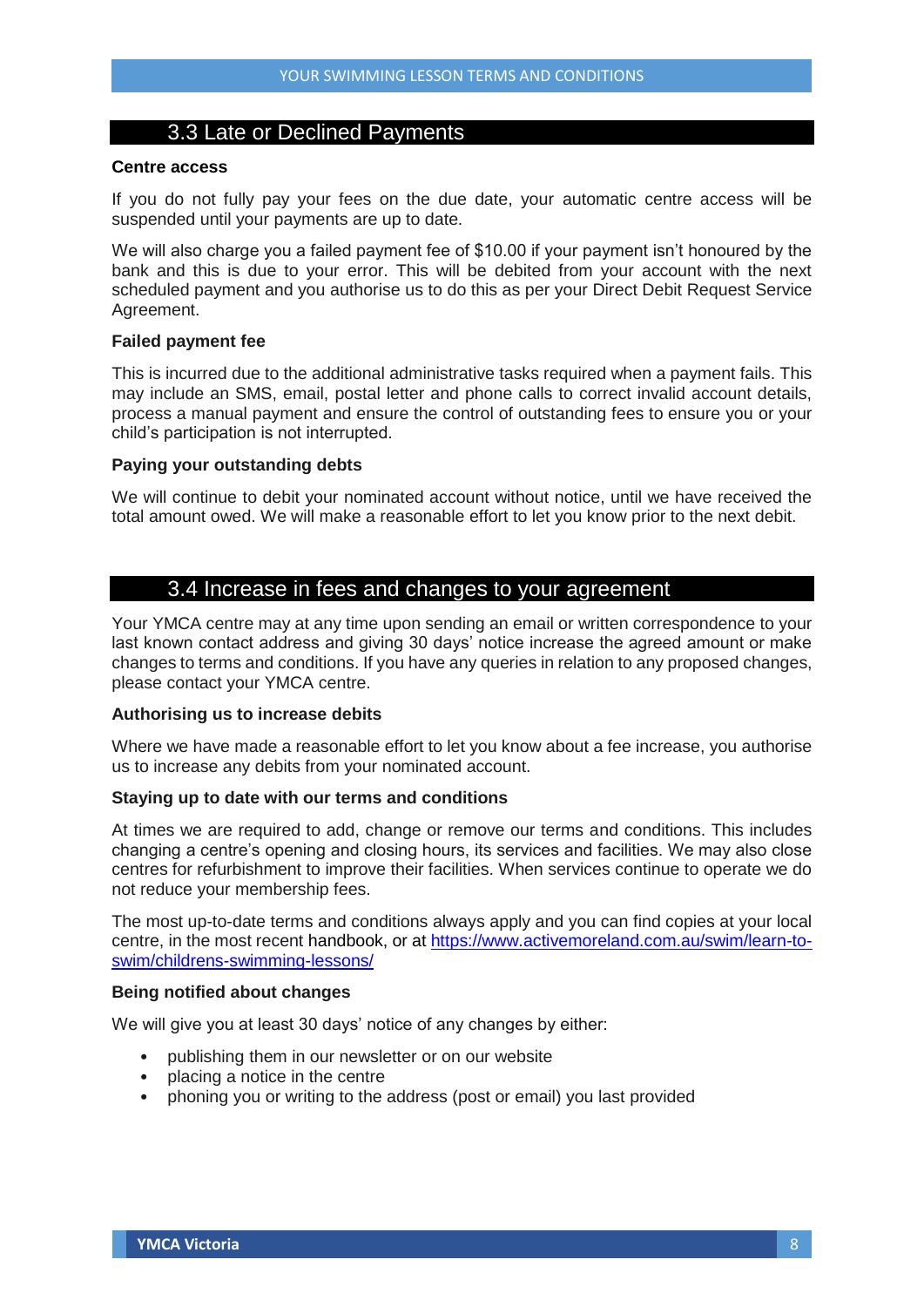If we suspend a centre's operations or services, temporarily or permanently, we may send you a written notice offering you either a:

- transfer to another centre, if available
- complimentary suspension

## 3.5 Suspending your access and payments

#### **Medical Suspensions**

Medical suspensions are provided for a two-week absence with a medical certificate.

#### **Summer Suspensions**

Students have the option to suspend for up to two debits (four weeks) over the month of January. During this time, students will not have access to the facility for recreational swimming or any summer activities the centre has on offer unless associated fee is paid. Further Terms and Conditions apply around summer suspensions.

## 3.6 Updating your information

#### **Payment account details**

If during the course of your membership you need to update your payment account details, please present your credit card or bank account details in person at the centre, or ring the centre to provide your details to be entered to our PCI DSS compliant payment account record platform. Do not send credit card information via post or email. You will not be able to provide details of an account in another person's name.

Please note: credit cards that have expired and reissued with the same card number still require the full card detail to be provided, as we cannot update the encrypted data with just an expiry date; the whole card number needs to be resubmitted.

#### **Personal details**

Ensure we always have your current contact details on record by updating these with us either via customer service or an email. Please ensure you receive confirmation that these details have been updated.

## 3.7 Recording your entry at the centre

#### **Student membership card**

On joining, each student receives a membership card. We may also ask to take your photo for your account on our digital membership database. If you visit the centre without a valid membership card or photo identification, we may refuse you entry if we cannot validate your identity.

On entry, your card must be scanned, an entry gate or turnstile, or at customer service. Your centre may also have internal access doors and gates; these do not record your visit but give you access to the area. Swiping the student card will record your attendance in the class for that day.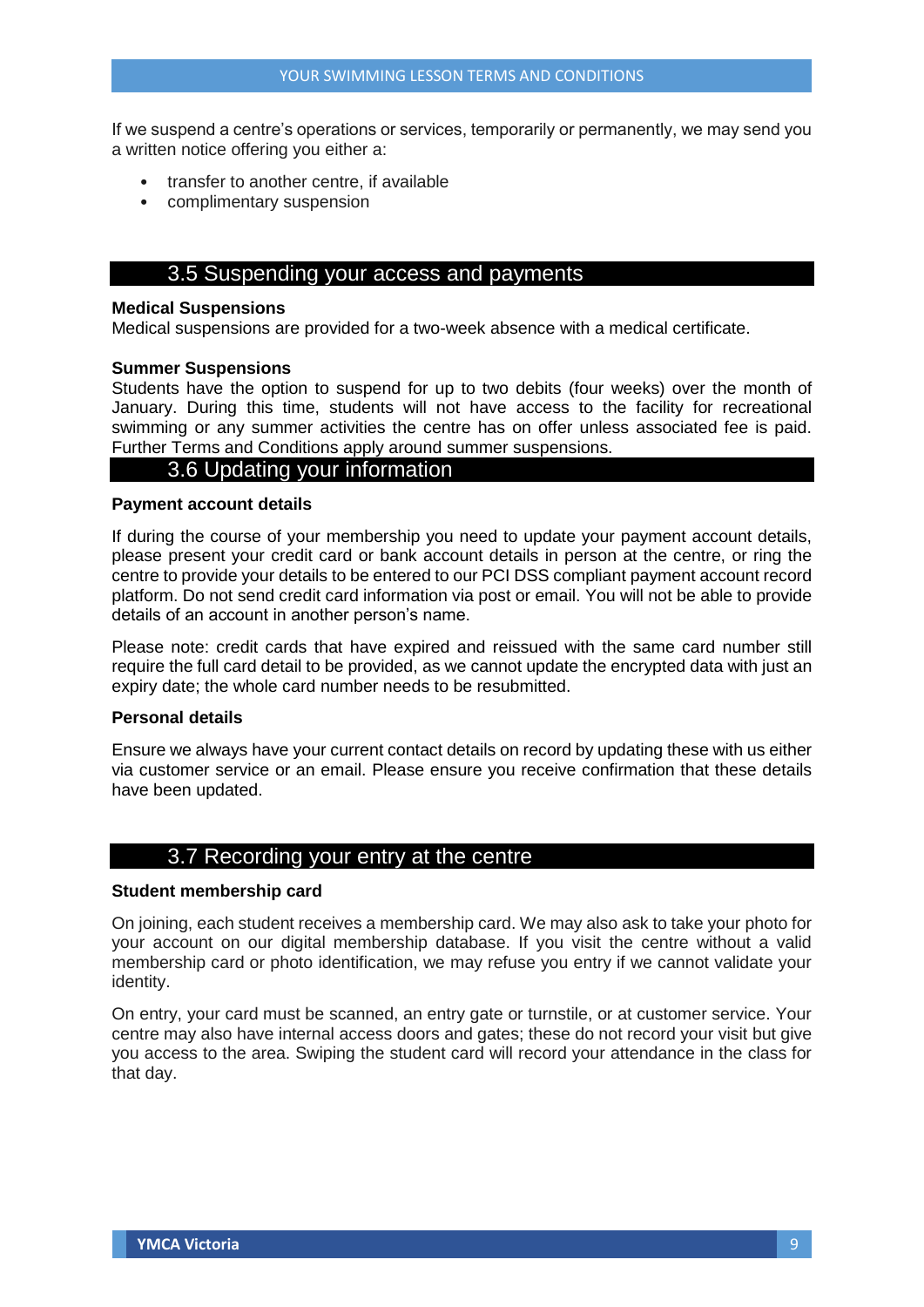The card is property of the YMCA and you cannot lend your card or allow anyone else to use it.

If you lose or damage your card or RFID band, we will charge a replacement fee for RFID card/wrist band will be \$11.40 and barcode membership card will be \$4.45.

## 3.8 Who to talk to

If you have any concerns or questions about your child's class or progression please speak with the Teacher in Charge, who is available on request or via an appointment. Please remember, your child's teacher will not be able to speak with you while lessons are running. You can also call and ask to speak with the program coordinator who, if not available at the time, will return your call.

## 3.9 Feedback

#### **We welcome your feedback**

Please contact us via one of the following methods:

#### **In centre**

Our centre staff are always happy to help. Ask at centre reception or call your centre on:

- Brunswick Baths (03) 9381 1840
- Coburg Leisure Centre (03) 9354 3504
- Fawkner Leisure Centre (03) 9358 6600
- Oak Park Sports and Aquatic Centre (03) 8311 4600

If you'd like to speak to a manager in our Frontline Team, let our customer service team know. If no managers are immediately available, the customer service team will ensure the relevant team member contacts you as soon as possible.

Feedback forms are also available for completion in centre.

We will be in contact with you shortly after that.

#### **Online**

Send us a message by completing our feedback form via our website [https://www.activemoreland.com.au/swim/swimming-lesson-enquiries/.](https://www.activemoreland.com.au/swim/swimming-lesson-enquiries/) You will be contacted by the relevant team member within 2-5 business days. We recognise that some enquiries are more complex than others and may require more time to resolve but we will always let you know.

#### **Contacting central customer service**

If you are not satisfied with our response, you may write to YMCA Victoria:

## **YMCA Victoria**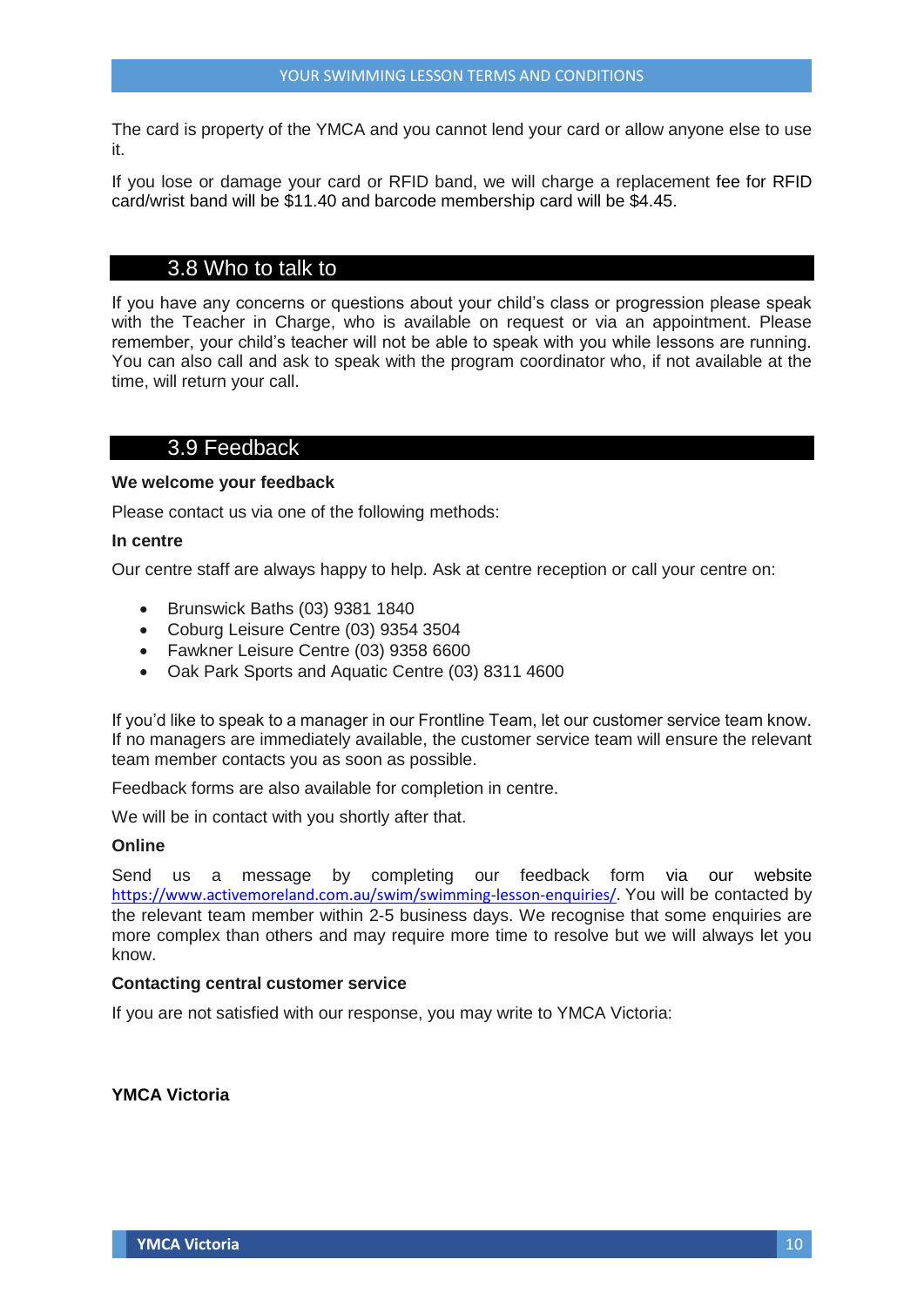#### 502/990 Whitehorse Road

Box Hill VIC 3128

#### [vicoffice@ymca.org.au](mailto:vicoffice@ymca.org.au)

You will hear from us within two to five business days.

Customer service may refer your complaint to centre management if it has not already had a chance to resolve your enquiry. You will hear from us within two business days about what we plan to do and how long it is likely to take.

# **4. Ceasing your membership**

## 4.1 Cancelling your membership

This contract shall continue indefinitely until such time as the customer requests cancellation in writing at your Centre. There will be a period of 14 days paid notice unless otherwise specified by your centre between the date of request and the date of actual termination during which any payments due must still be paid in full; this maybe a pro rata or portion of the full fortnightly debit fee.

## **You can ask to cancel your membership by**:

- completing the Cancellation Request form in centre.
- writing to us requesting cancellation

#### **Confirmation**

No claim for cancellation will be recognised without your receipt of cancellation. Please retain a copy of your cancellation request; either the cancellation request form completed at the centre or the confirmation email.

Please consider your enrolment as active until you have received confirmation of your request in writing**.**

# **5. Centre conditions of entry**

You must follow our centre conditions of entry and code of conduct. Some centres have higher risk areas, such as swimming pools, steam rooms, spas and saunas. Please read and follow all signs and information provided that tells you what to do, especially in these areas. If you don't understand something, please ask for help.

## 5.1 Rules of entry

Your membership entitles you to entry at the times and to the areas specific to your membership. This entitlement assumes that you will enter the facility and behave in a way that is not dangerous or inappropriate. We do not accept:

• threatening or harassing behaviour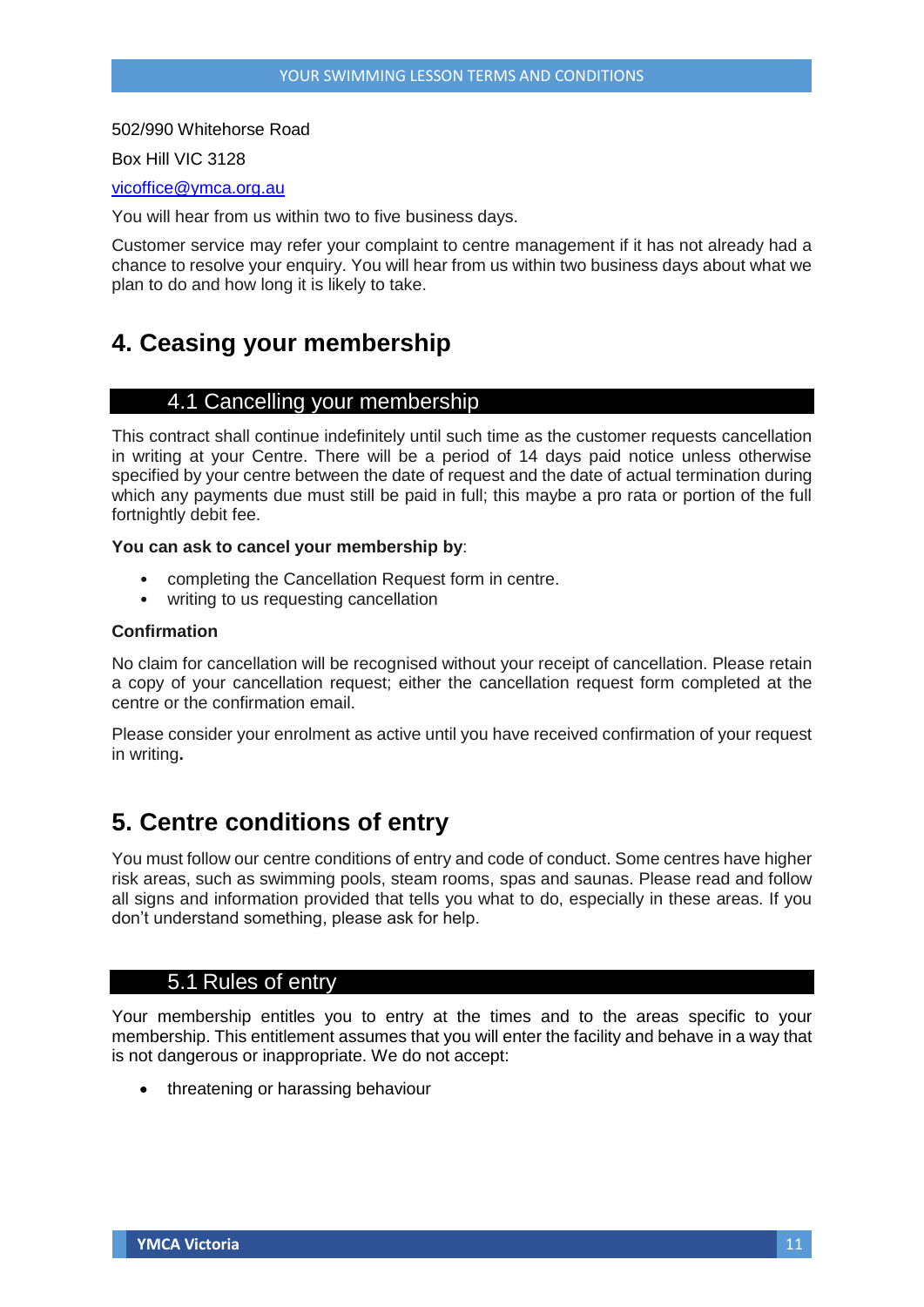- intentional damage to equipment
- use of illegal or performance enhancing drugs
- consumption of alcohol
- unauthorised instruction of other members

#### **Aquatic areas**

In all wet areas, such as a swimming pool, sauna, steam room or spa, you may use them. These areas you use at your own risk. You must follow all signs and never run, dive or jump. Please supervise children closely according to our Watch Around Water Policy.

You can view our Watch Around Water Policy [here.](https://lsv.com.au/pool-safety-services/watch-around-water/)

## 5.2 Children in the centre

**Children under 10 years old:**

- must be accompanied into the Centre by a responsible parent or guardian
- must be constantly and actively supervised

The parent or guardian must be positioned to have a clear view of the child with no physical or structural barriers between them and the child/children.

#### **Children under 5 years old:**

- must be accompanied into the Centre by a responsible parent or guardian
- must be constantly and **actively supervised during recreational play within arm's reach**

## **Children over 10 years old:**

 parents must use their knowledge of the child's swimming ability and general development to determine the level of accompaniment required.

## *20 Seconds is all it takes to drown – Play It Safe By The Water*

For security reasons, children can only wait in the centre if accompanied by an adult.

You can view our Safeguarding Children and Young People Policy [here.](http://victoria.ymca.org.au/privacy-policy.html)

## 5.3 Your belongings

## **Keeping your belongings safe**

We provide lockers you can use while exercising but these are not security lockers. Please keep your membership card with you and do not bring valuables into the centre.

Unfortunately, thefts do happen. We cannot accept responsibility for any loss or damage to your belongings while you are at the centre, even if someone breaks into your locker. If you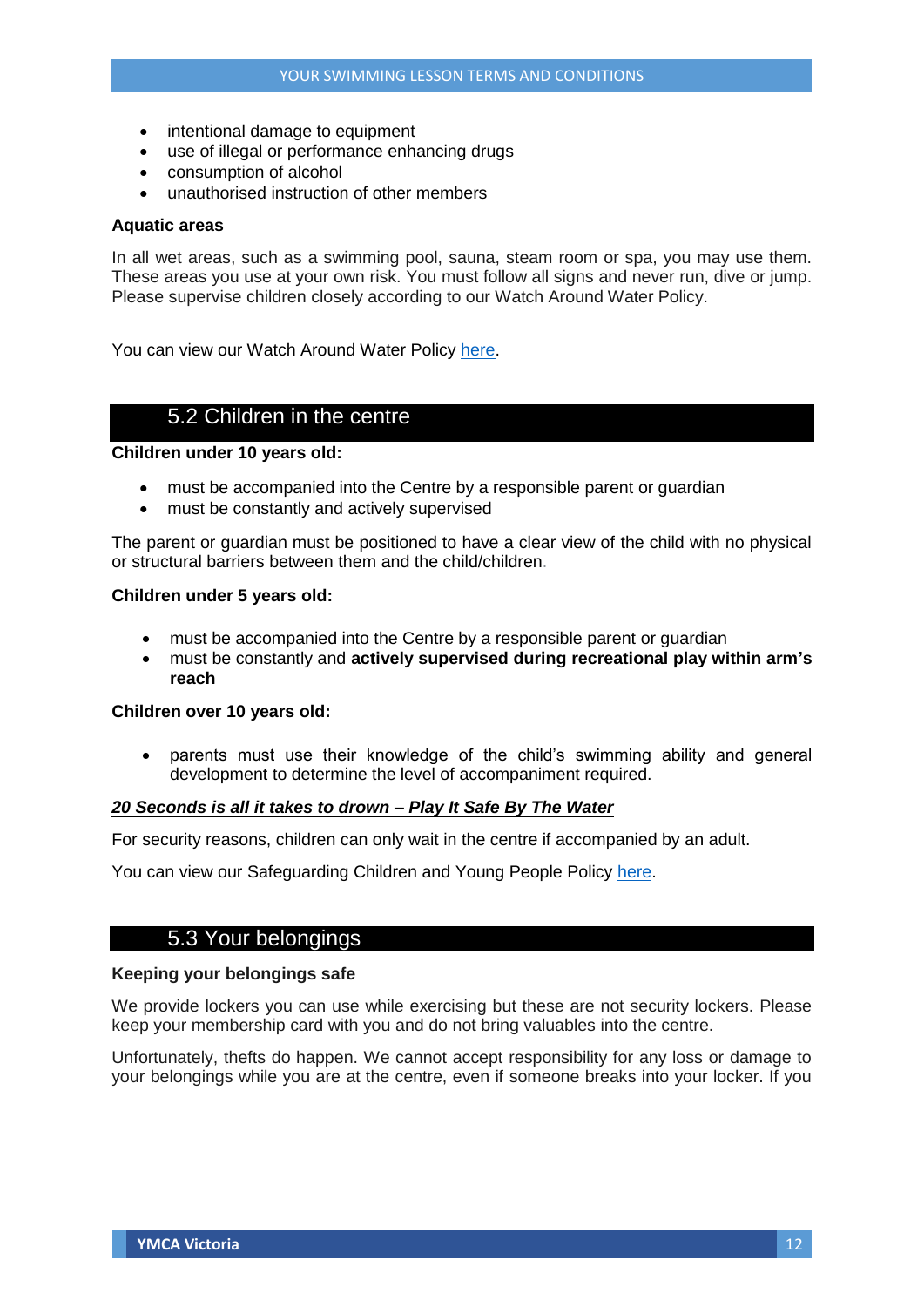leave belongings in a locker overnight, we may remove them. We give lost property to charity each month, including unclaimed items from lockers.

#### **Parking**

You park in the centre's car park or on centre premises at your own risk. We are not liable for any loss or damage to your vehicle or its contents.

## 5.4 Evacuation

There will be times that the centre will run mock evacuation drills, these drills are important for staff and patrons to practice in the event that there is a real evacuation required. Please follow the instruction of your Warden, who will be identified by a white or yellow hard hat. Your child's teacher will ensure they are evacuated safely and reunited with you in the evacuation meeting area.

Please make yourself familiar with the Centre map and the evacuation meeting areas.

Our map can be found in various places throughout the facility including:

- Change Rooms
- Health Club
- Crèche
- Pool Deck

## **6. Legalities**

## 6.1 Responsibilities

Your responsibilities, including payment of membership fees, do not depend on how often you or your child attend their classes. Your contract is based on entitlement to use, not on actual use, so it is your responsibility to advise us if you wish to discontinue.

You must advise us of anything that affects our ability to contact you or collect membership fees, including but not limited to:

- change of contact details
- change to account details provided for debiting

You promise to:

- ask questions if you are unsure of anything
- not take valuables into the centre, even if you plan to put them in a locker
- advise us if you or your child have been unwell or have had an injury
- follow the centre rules of entry